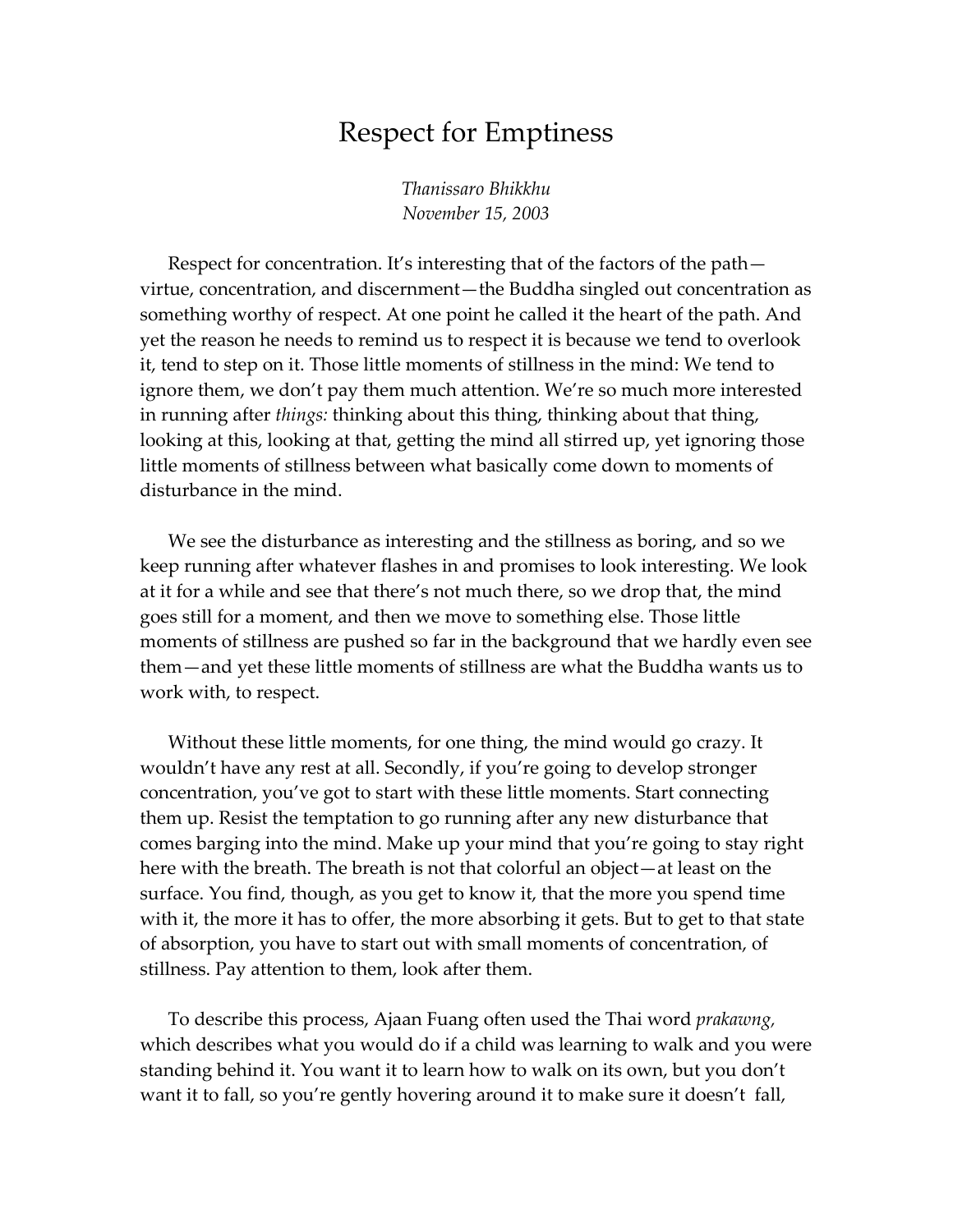while at the same time not preventing it from walking on its own. That's the kind of attitude you should have toward your concentration.

In the beginning you have to take it on faith that the concentration is going to be a good thing. You read passages in the texts and they're there to give you inspiration. "A sense of rapture permeating the body." The image they give is of a spring of water welling up, permeating a lake, or of lotuses saturated with water from the tip of their roots to the tip of their buds. Sounds good. Something you'd like to experience. The images are attractive for a reason. One: they really are descriptive of a state of concentration. Two: they're designed to make you want to go there, to remind you that these little states of concentration that seem so unpromising on their own, if you stitch them together, develop a strength, develop a depth, create a sense of intense gratification that they wouldn't have otherwise. When you take these lessons to heart and carry them through, you find that the sense of space in the mind becomes more and more attractive. You want to move into that sense of space for good.

The Buddha calls this taking emptiness as your dwelling. Instead of focusing on the figures in the foreground, you focus on the space around them. You realize that this space is an appealing space. It's quiet, undisturbed. "There's only this modicum of disturbance": focusing on the breath, or whatever your topic of meditation is. You let go of all other concerns. When you do that, you realize how much weight you've been carrying around, how many unnecessary burdens you've been creating for your self. You come to appreciate how nice it is to have this still space in the mind surrounding everything else. You want it to become more and more pervasive. It's so easy to lose, though, because you've still got all those old habits of running after things you think are important or interesting, things you think have a lot of value, things you've got to look into, to look after all the time.

So the Buddha gives you tools—the three characteristics—for undoing those habits, to help you realize that those things aren't really worth all that much worry, worth all that much care. They're not worth burdening the mind. It's important to note, though, that he doesn't have you contemplate things radically in terms of the three characteristics until you've got this state of concentration and you appreciate it. Now, sometimes he does have you use the three characteristics in a less radical way to help you get into a state of concentration, to help clear away the entanglements that keep the mind from settling down in the first place. But for the really radical analysis, he has you wait until concentration is solid.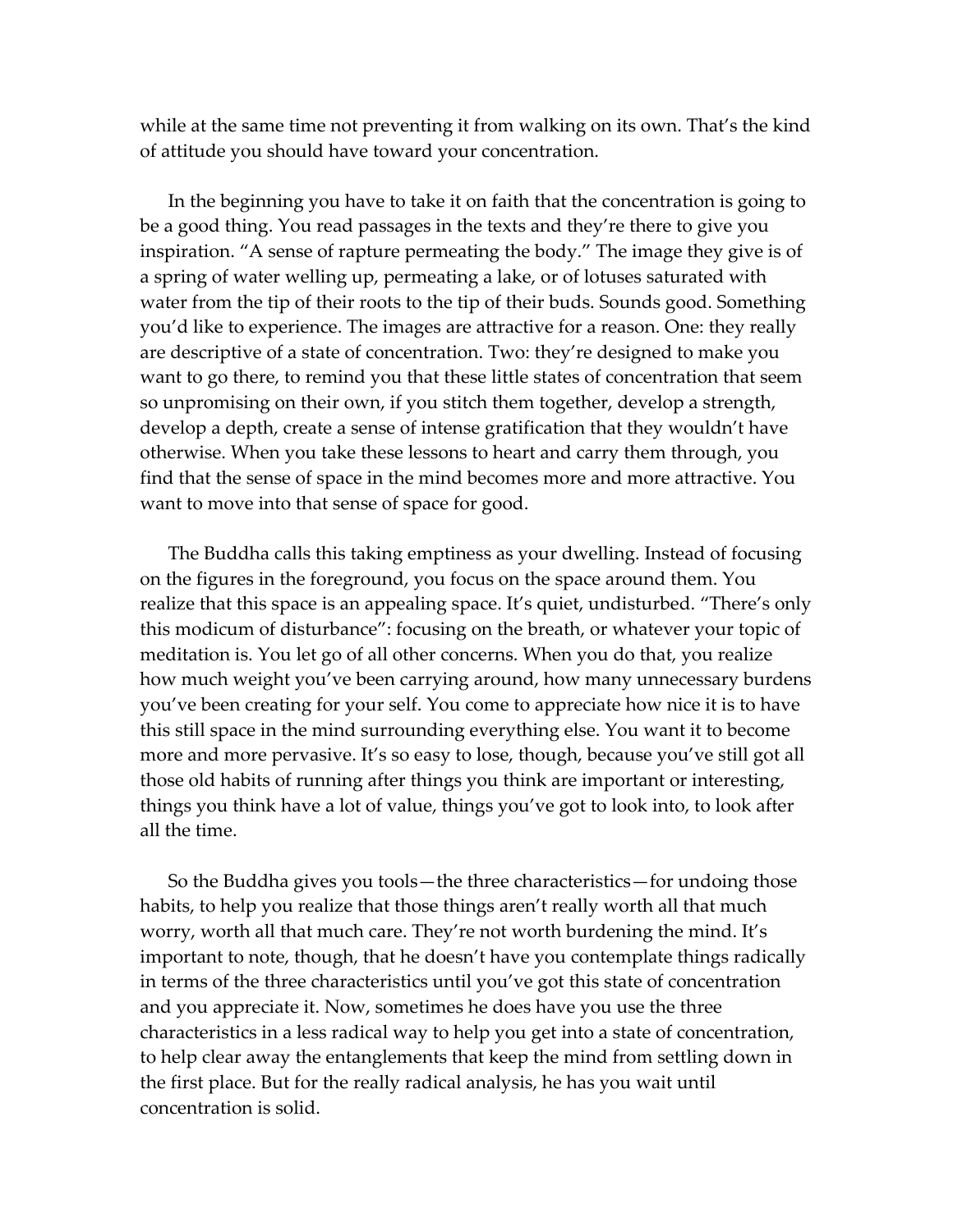Some people start analyzing things radically in terms of their impermanence, or their inherent stress and suffering, or the fact that they're not really yours, not under your control, before they have sufficient skill in concentration, and it can get pretty depressing, pretty disorienting. But if you contemplate the three characteristics in the context of the concentration, it becomes liberating. You begin to realize that these disturbances in the mind that tend to wipe out the emptiness, create problems in the emptiness, destroy the emptiness, cut it up in little pieces, are not worth all that much care. They're not worth all that much worry. You don't have to go flowing out after them. That's the point in the practice where the Buddha has you think about the three characteristics in a radical way, to see that the things that you really worried about, the things that you really held on to tight, are pretty empty, too. This is where their emptiness becomes a positive thing instead of being depressing or nihilistic. It means you don't have to burden yourself with them. You can live with them in a way that they don't put any weight on the mind.

When the Buddha talks about emptiness in the Pali Canon, he does so in two contexts. One is this sense of dwelling in emptiness as the mind gets still and the emptiness begins to permeate things, surround things. That's the side of emptiness that's obviously positive. Then there are other passages where he talks about emptiness in the sense that things are empty of self or anything pertaining to self. In other words, they're not you, not yours. They don't belong to you. Out of context, that sounds kind of negative. The things you used to pin your hopes on: they're not really you or yours. If you take this teaching out of context, it sounds like you're depriving yourself of something or that these things are negative.

Actually, the things in and of themselves are not the problem. The problem is our attachment to them, the attachment that keeps destroying our concentration, destroying our stillness of mind. When you see things as inconstant, stressful, and empty of self from the perspective of trying to maintain this dwelling in emptiness, then the contemplation of their emptiness serves a positive purpose. It all begins to connect. You can maintain this spacious sense of emptiness and, at the same time, the things that used to bother you, the things that used to weigh you down, become empty too. Because they're empty, they don't disturb the emptiness of your awareness. So you can live together. You can live with these things but not be weighed down by them. The emptiness of your mental dwelling isn't disturbed by the emptiness of the things that used to disturb it.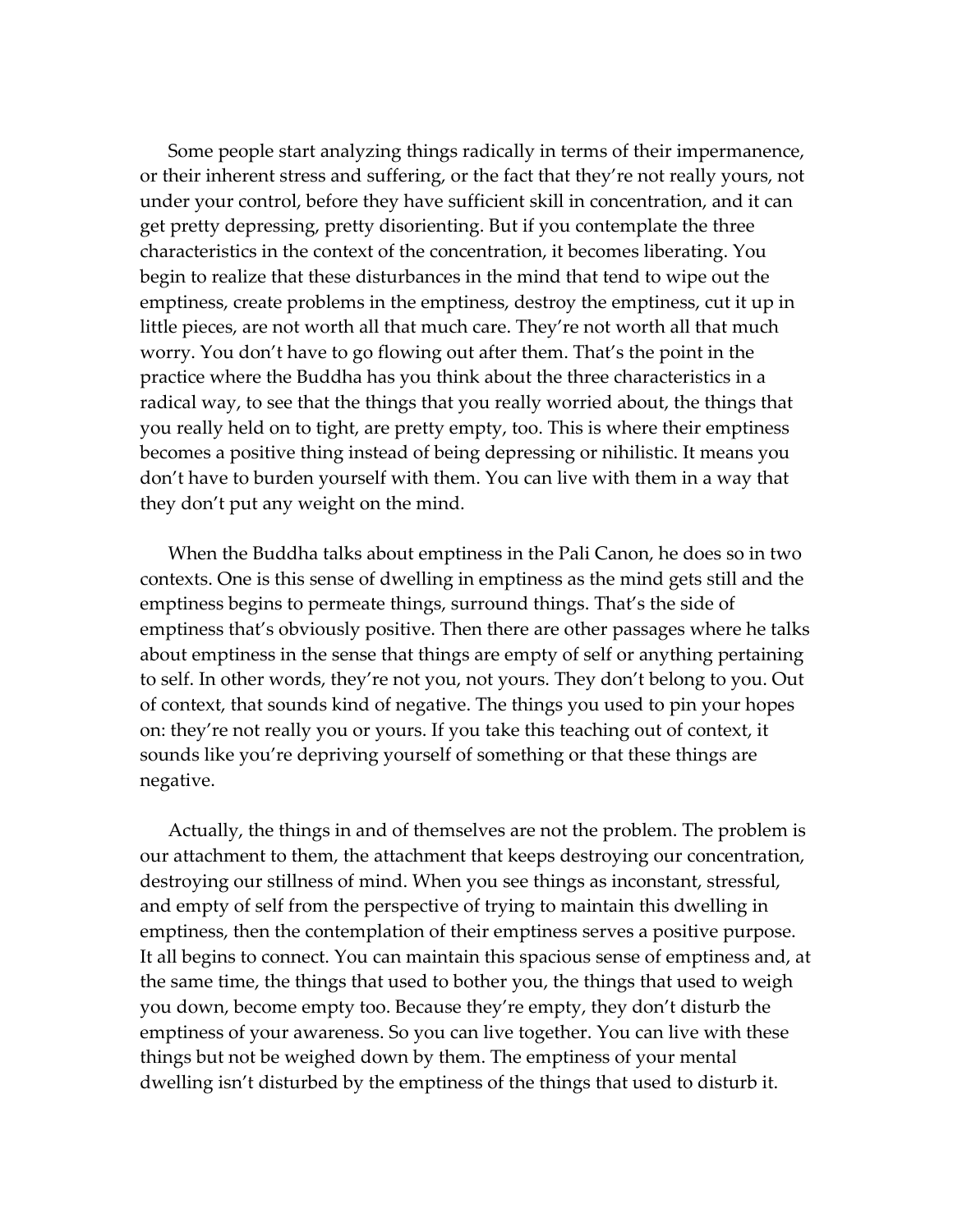That's when the two different meanings or the two different contexts for emptiness come together in a way that creates freedom for the mind.

This positive intent applies to of all the passages where the Buddha focuses on the negative side of things. There's a passage in the Sutta Nipata where the Buddha describes how, as a young man, he looked at the world and it seemed like fish fighting in a dwindling puddle of water. There's not enough water, so all the fish are struggling with each other. He said that's the way the world is: People are constantly struggling as if there weren't enough in the world to feed everybody, to clothe everybody, to give everybody shelter. It's a constant competition, and everywhere he looked he found that everything was laid claim to. There wasn't a spot in the world where you could simply be free. There wasn't a spot in the world where you wouldn't be squeezed out by somebody else. It gave him a sense of *samvega,* a sense of dismay. But then he realized that the problem was not in the world, it lay in the heart, that there was an "arrow in the heart," as he called it. If you could pull that arrow out, then there would be no more problem.

His description of the world may sound pessimistic, but it's there for a positive purpose. If we didn't see the world as confining, then that would indicate that our hearts are small. But our hearts are large. Our problem is that we're trying to use the world to fill up the heart and that's impossible. The world isn't large enough for the heart. The only thing that can fill the heart is the sense of emptiness—the peace, the lack of disturbance—that comes from concentration, from focusing the mind on a particular object, and even more so from letting go of attachments. Our problem is that we're trying to fill up our lives with the wrong things. We're trying to fill them up with *things*, rather than filling them up with the space and peace that can come as we work with the concentration, as we develop discernment.

There's another negative-seeming passage where the Buddha talks about the body in terms of its 32 parts. You take the body apart, look at each piece, and realize that there's nothing there in the body that you'd want to get attached to. You've got lungs, you've got a liver, you've got intestines, and you've got the contents of your intestines—all the way down the list. Many people object that this is a negative way of looking at the body, but the purpose is to free the mind, to give it a sense of lightness, to help you realize that you don't have to take such obsessive care of the body. You don't have to be so attached to it; you don't have to regard it as a really valuable possession. It's a useful tool and we need it in the practice, but when we make it an end in itself we burden the mind, we weigh it